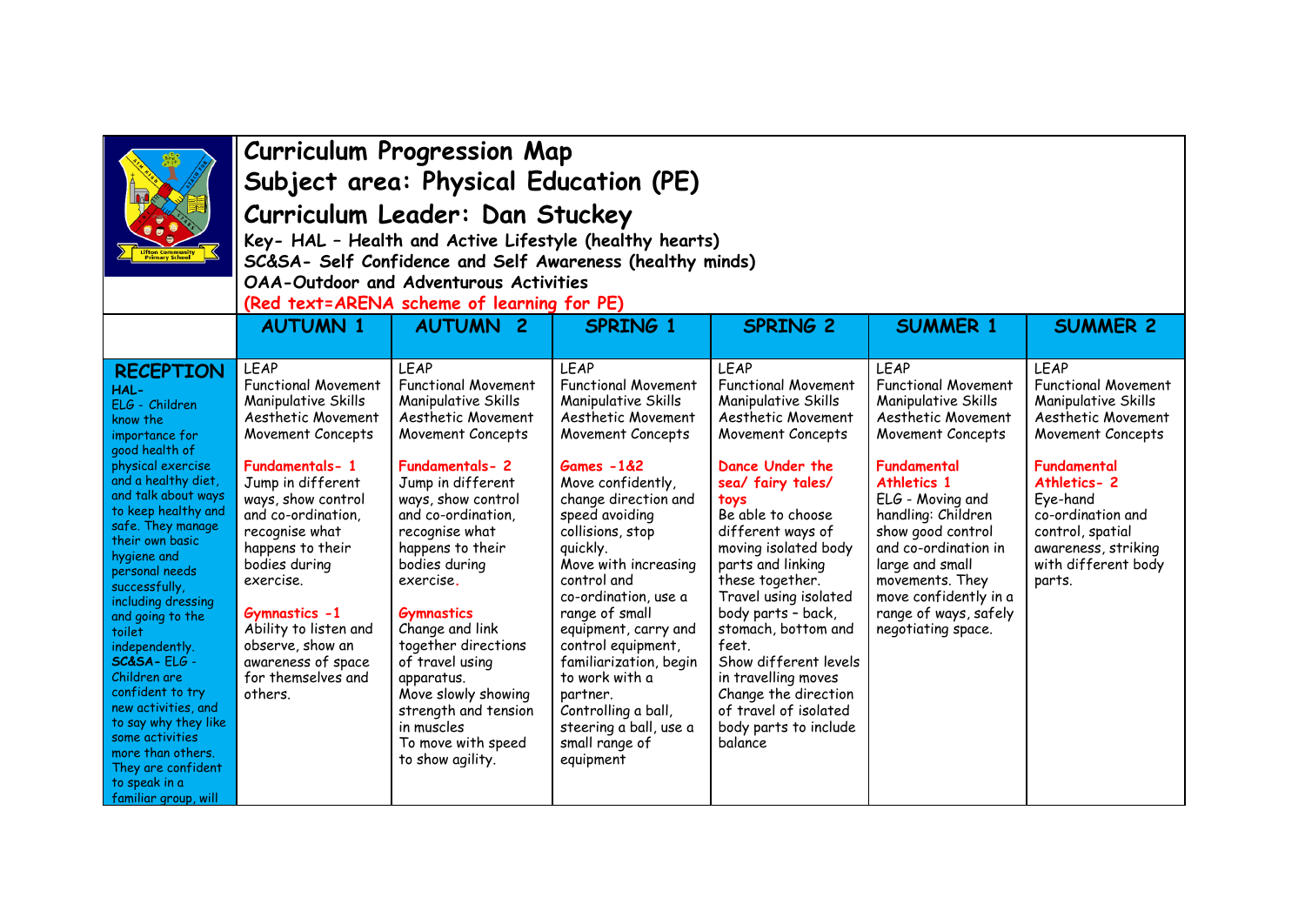| talk about their<br>ideas, and will<br>choose the<br>resources they<br>need for their<br>chosen activities.<br>They say when they<br>do or don't need<br>help.                                                                                                                                                         |                                                                                                                                                                                                                                                                                                                                                                                                                                                                                                                                                                                            |                                                                                                                                                                                                                                                                                                                                                                                                                                      |                                                                                                                                                                                                                                                                                                                                          |                                                                                                                                                                                                                                                                                                                                                                                                                                                                                                                       |                                                                                                                                                                                                                                                   |                                                                                                                                                                                                                                                                                                                                                                                                                                                                                                                                     |
|------------------------------------------------------------------------------------------------------------------------------------------------------------------------------------------------------------------------------------------------------------------------------------------------------------------------|--------------------------------------------------------------------------------------------------------------------------------------------------------------------------------------------------------------------------------------------------------------------------------------------------------------------------------------------------------------------------------------------------------------------------------------------------------------------------------------------------------------------------------------------------------------------------------------------|--------------------------------------------------------------------------------------------------------------------------------------------------------------------------------------------------------------------------------------------------------------------------------------------------------------------------------------------------------------------------------------------------------------------------------------|------------------------------------------------------------------------------------------------------------------------------------------------------------------------------------------------------------------------------------------------------------------------------------------------------------------------------------------|-----------------------------------------------------------------------------------------------------------------------------------------------------------------------------------------------------------------------------------------------------------------------------------------------------------------------------------------------------------------------------------------------------------------------------------------------------------------------------------------------------------------------|---------------------------------------------------------------------------------------------------------------------------------------------------------------------------------------------------------------------------------------------------|-------------------------------------------------------------------------------------------------------------------------------------------------------------------------------------------------------------------------------------------------------------------------------------------------------------------------------------------------------------------------------------------------------------------------------------------------------------------------------------------------------------------------------------|
| <b>YEAR 1</b><br>HAL-<br>I am active daily<br>and I take part in<br>playground<br>activities.<br>I know the names<br>of 2 games which I<br>can play which make<br>me.<br>out of breath.<br><b>SC&amp;SA</b><br>I can follow<br>instructions and<br>play safely with<br>others.<br>I can describe my<br>own work in PE. | Games-1<br>Be confident and<br>safe in the spaces<br>used to play games.<br>Explore and use<br>skills, actions and<br>ideas individually and<br>in combination to<br>suit the game they<br>are playing.<br>Choose and use skills<br>effectively for<br>particular games.<br>Fundamental<br>Movements<br>Explore and use<br>skills, actions and<br>ideas individually and<br>in combination to<br>suit the game they<br>are playing.<br>Watch, copy and<br>describe what<br>others are doing.<br>Describe what they<br>are doing.<br>Know that being<br>active is good for<br>them and fun. | <b>Net and Wall Games</b><br>Explore and use skills,<br>actions and ideas<br>individually and in<br>combination to suit<br>the game they are<br>playing.<br>Watch, copy and<br>describe what others<br>are doina.<br>Describe what they<br>are doing.<br>Know that being<br>active is good for<br>them and fun.<br>Choose and use skills<br>effectively for<br>particular games.<br><b>Multi Skills</b><br>throwing and<br>catching. | Gymnastics-<br>traveling with<br>jumping and landing<br>Show control and<br>co-ordination when<br>travelling and<br>balancing. Link two or<br>more actions to make<br>a sequence.<br>Dance<br>-dinosaurs/animals<br>Perform some simple<br>dance moves.<br>Demonstrate rhythm<br>and control. Suggest<br>improvements/ give<br>feedback. | Games-2<br>Be confident and<br>safe in the spaces<br>used to play games.<br>Explore and use<br>skills, actions and<br>ideas individually and<br>in combination to suit<br>the game they are<br>playing.<br>Watch, copy and<br>describe what others<br>are doing.<br>Describe what they<br>are doing.<br><b>Gymnastics-</b><br>stretching and<br>curlina<br>Show contrasts (e.g.:<br>small / tall, straight /<br>curved, wide /<br>narrow). Jump in a<br>variety of ways and<br>land with some<br>control and balance. | Athletics-1<br>Remember, repeat<br>and link combinations<br>of actions.<br>Use their bodies and<br>a variety of<br>equipment with<br>greater control and<br>co-ordination.<br><b>OAA</b><br>Follow a simple map.<br>Find and identify<br>symbols. | Athletics -2<br>Use their bodies and<br>a variety of<br>equipment with<br>greater control and<br>co-ordination.<br>Use their bodies and<br>a variety of<br>equipment with<br>greater control and<br>co-ordination.<br><b>Striking and Fielding</b><br><b>Games</b><br>Be confident and<br>safe in the spaces<br>used to play games.<br>Explore and use<br>skills, actions and<br>ideas individually and<br>in combination to suit<br>the game they are<br>playing.<br>Choose and use skills<br>effectively for<br>particular games. |
| <b>YEAR 2</b><br>HAL-                                                                                                                                                                                                                                                                                                  | Games-3<br>Improve the way<br>they co-ordinate and                                                                                                                                                                                                                                                                                                                                                                                                                                                                                                                                         | Net and Wall games<br>Throw and catch a<br>ball with accuracy.                                                                                                                                                                                                                                                                                                                                                                       | <b>Gymnastics - Basic</b><br>skills                                                                                                                                                                                                                                                                                                      | Dance<br>Antarctica/Celebrati<br>ons                                                                                                                                                                                                                                                                                                                                                                                                                                                                                  | Athletics -2<br>Explore different<br>jump techniques. Set                                                                                                                                                                                         | <b>OAA</b><br>Use more detailed<br>plans and diagrams                                                                                                                                                                                                                                                                                                                                                                                                                                                                               |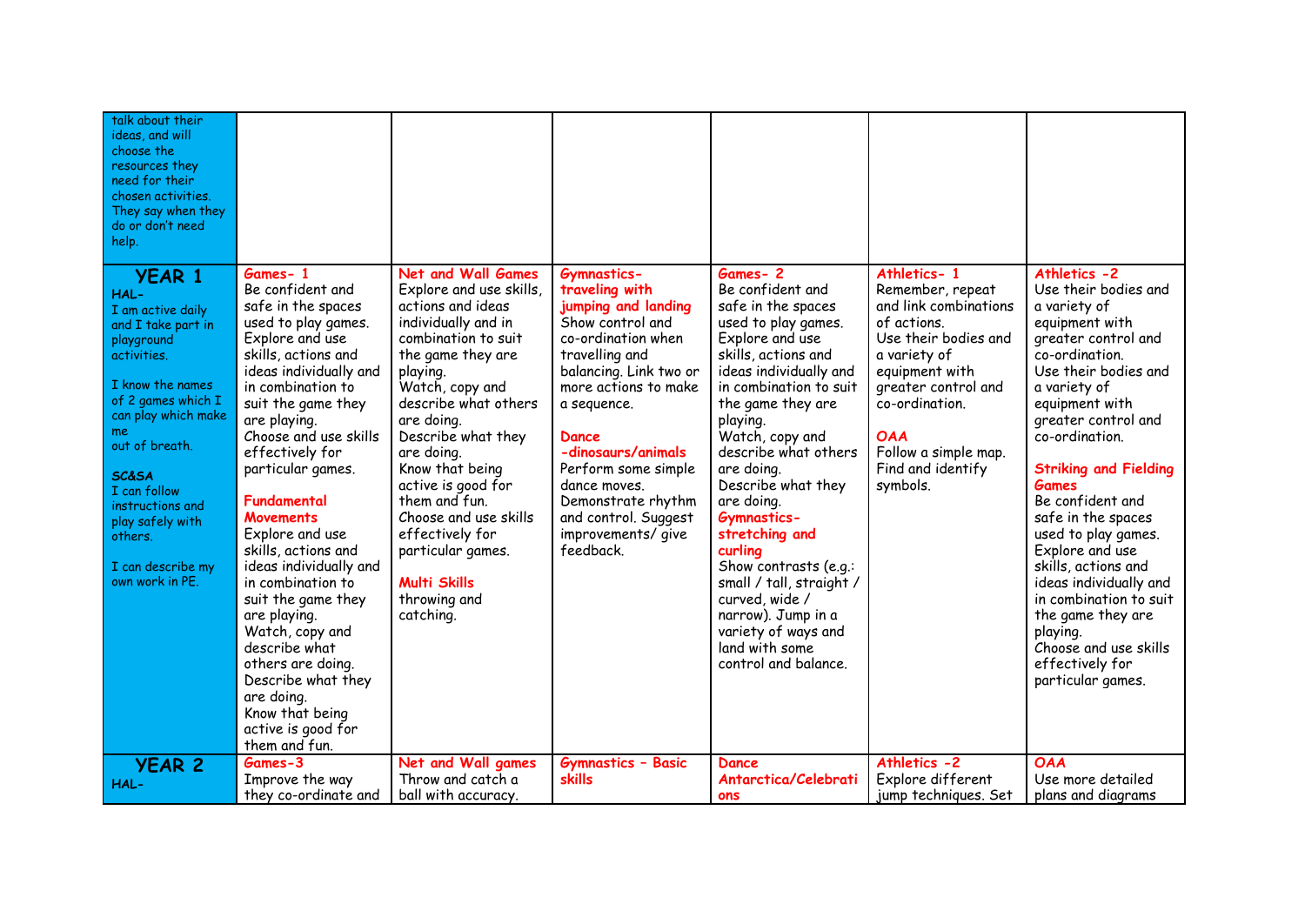| I am active daily<br>and I take part in<br>activities with my<br>family.<br>I know the<br>difference between<br>healthy foods and<br>unhealthy foods.<br><b>SC&amp;SA</b><br>I can describe my<br>actions and those<br>of others using<br>simple terms.                                                                                            | control their bodies<br>and a range of<br>equipment.<br>Choose, use and vary<br>simple tactics.<br>Fundamental<br><b>Movements</b><br>Move in different<br>ways, change<br>direction and hit a<br>ball in a competitive<br>situation.                                                                                                                                 | Games-4<br>Choose, use and vary<br>simple tactics.<br>Recognise good<br>quality in<br>performance.<br>Use information to<br>improve their work.                                                                                                                                                                                                                        | Balance on different<br>points of the body.<br>Travel at different<br>speeds in a variety of<br>ways.<br>Dance-<br>Antarctica/Celebrati<br>ons<br>Perform dance<br>actions with control<br>and co-ordination.                                                                                                                                                                                                                                                                                                 | Can choose<br>appropriate<br>movements to<br>communicate mood /<br>feelings / ideas Link<br>two or more actions<br>in a sequence.<br><b>Gymnastics-</b><br>Direction and<br>pathways<br>Move jump in and<br>along different<br>pathways including<br>turns. Put these skills<br>into a sequence.                                                                                                                                                                                            | myself targets to<br>improve my<br>performance.<br><b>Cricket</b><br>Hit a ball with a<br>cricket bat, learn the<br>simple defending<br>techniques.                                                                                                                                                                                 | that take them from<br>familiar to less<br>familiar areas. Use<br>ideas they have<br>learned in one task<br>and apply them in<br>another.<br><b>Striking and Fielding</b><br>Develop fielding<br>skills.                                                                                            |
|----------------------------------------------------------------------------------------------------------------------------------------------------------------------------------------------------------------------------------------------------------------------------------------------------------------------------------------------------|-----------------------------------------------------------------------------------------------------------------------------------------------------------------------------------------------------------------------------------------------------------------------------------------------------------------------------------------------------------------------|------------------------------------------------------------------------------------------------------------------------------------------------------------------------------------------------------------------------------------------------------------------------------------------------------------------------------------------------------------------------|---------------------------------------------------------------------------------------------------------------------------------------------------------------------------------------------------------------------------------------------------------------------------------------------------------------------------------------------------------------------------------------------------------------------------------------------------------------------------------------------------------------|---------------------------------------------------------------------------------------------------------------------------------------------------------------------------------------------------------------------------------------------------------------------------------------------------------------------------------------------------------------------------------------------------------------------------------------------------------------------------------------------|-------------------------------------------------------------------------------------------------------------------------------------------------------------------------------------------------------------------------------------------------------------------------------------------------------------------------------------|-----------------------------------------------------------------------------------------------------------------------------------------------------------------------------------------------------------------------------------------------------------------------------------------------------|
| <b>YEAR 3</b><br>HAL-<br>I am active for at<br>least 60 minutes<br>daily and I take<br>part in a range of<br>different activities.<br>I can make myself<br>out of breath and<br>make my heart beat<br>faster.<br><b>SC&amp;SA</b><br>I am beginning to<br>help set up<br>equipment safely.<br>I can play<br>co-operatively with<br>other children. | <b>Football</b><br>Understand basic<br>tactics of a game.<br>Begin to apply<br>tactics and rules in a<br>game. Kick a ball<br>with the side of the<br>foot. Dribble the<br>ball. Strike the ball<br>towards a target.<br><b>Tag Rugby</b><br>Keep and control the<br>possession of a ball.<br>Understand how to<br>pass the ball in<br>rugby. Learn how to<br>defend. | <b>Hockey</b><br>Ask and answer<br>questions to suggest<br>reasons/improvement<br>s/changes.<br>Understand how to<br>hold a hockey stick.<br>Pass a ball correctly.<br>Dribble with the<br>hockey ball.<br>Alternative sports<br>Take part and learn<br>skills for a range of<br>alternative sports<br>such as lacrosse,<br>fencing, ultimate<br>frisbee and handball. | Gymnastics-symmetr<br>y & Asymmetry<br>Combine learnt<br>techniques (Y1&2) to<br>plan, perform and<br>repeat sequences.<br>Move in a clear,<br>fluent and expressive<br>manner.<br><b>Basketball</b><br>Gain possession<br>confidently and apply<br>attacking and<br>defending skills.<br>Apply understanding<br>of rules and tactics<br>e.g. officiating. Use<br>skills developed in<br>netball to play<br>basketball- passing<br>and shooting.<br>Understand the key<br>rules and tactics of<br>basketball. | <b>Netball</b><br>Ask and answer<br>questions to suggest<br>reasons/improvement<br>s/changes. Begin to<br>understand the role<br>of officiating.<br>Understand the rules<br>and positions of<br>netball in order to<br>take part in a match.<br>Dance-Rainforests/<br><b>Machines</b><br>Refine movements to<br>create a more<br>complex sequence to<br>match a purpose.<br>Movements are clear<br>and fluent. Suggest<br>new ways of<br>working/ask and<br>answer questions to<br>reflect. | <b>Athletics</b><br>Refine sprint<br>technique. Throw<br>with accuracy to hit a<br>target or cover a<br>distance. Jump in a<br>number of ways,<br>using a run up if<br>appropriate.<br><b>Net Games (Tennis)</b><br>Hit the ball over the<br>net and take part in a<br>rally. Hit a moving<br>ball. Hit a ball<br>towards a target. | <b>Striking and Fielding</b><br><b>Games</b><br>Field with control.<br><b>OAA</b><br>Use maps and<br>diagrams to orientate<br>themselves and to<br>travel around a<br>simple course. Plan<br>responses to physical<br>challenges and<br>problems as a group<br>Identify risks and<br>advise others. |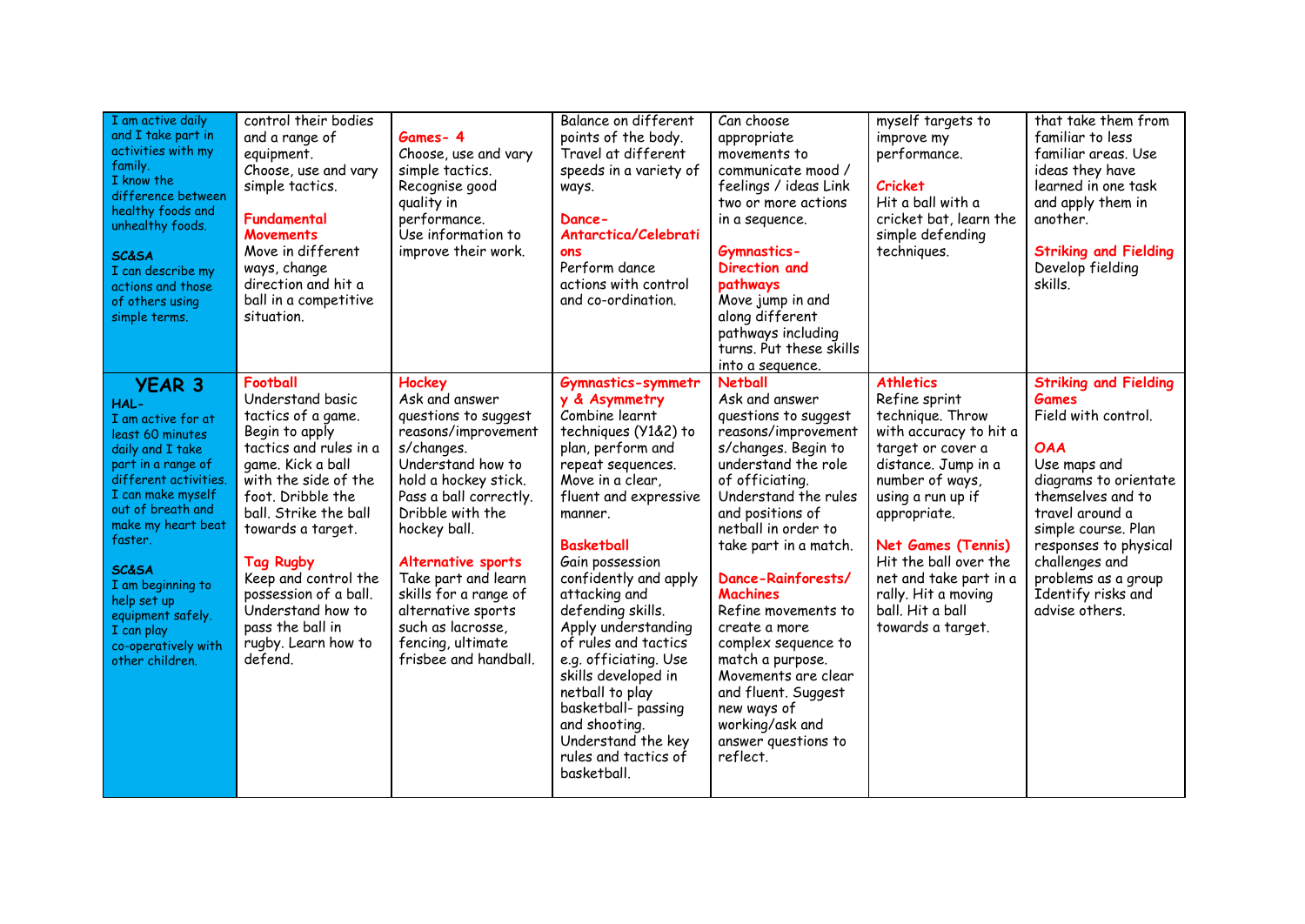| <b>YEAR 4</b>                             | Football                             | Hockey                            | <b>Gymnastics Partner</b>               | <b>Basketball</b>                | <b>Athletics</b>                        | <b>Striking and</b>                    |
|-------------------------------------------|--------------------------------------|-----------------------------------|-----------------------------------------|----------------------------------|-----------------------------------------|----------------------------------------|
| HAL-                                      | Begin to apply                       | Apply and explain                 | sequences                               | Gain possession                  | Choose the best                         | Fielding- (Cricket)                    |
| I am active for at                        | tactics and rules in a               | rules and tactics of a            | Show accuracy,                          | confidently and apply            | place for running                       | Apply understanding                    |
| least 60 minutes                          | game                                 | variety of games.                 | control, speed,                         | attacking and                    | over a variety of                       | of rules and tactics                   |
| daily. I take part in                     | Gain possession                      | Support other                     | strength and stamina                    | defending skills.                | distances. Show                         | e.g. officiating                       |
| sporting activities                       | confidently and apply                | players; coaching;                | consistently within a                   | Apply understanding              | control in take-off                     | Support other                          |
| at lunch time.                            | attacking and                        | modelling.                        | range of movements.                     | of rules and tactics             | and landing when                        | players; coaching;                     |
| I know why it is                          | defending skills.                    | Understand the key                | Develop and adapt                       | e.g. officiating. Use            | jumping. Keep track                     | modelling.                             |
| important to be                           | Learn how to tackle                  | rules and tactics of              | techniques to                           | skills developed in              | of personal best                        |                                        |
| active and eat                            | safely.                              | Hockey to be able to              | improve performance.                    | netball to play                  | performances,                           | <b>OAA</b>                             |
| regularly.                                | Understand the key                   | take part in a match.             |                                         | basketball- passing              | setting challenging                     | Confidently orientate                  |
| <b>SC&amp;SA</b>                          | rules and tactics of                 |                                   |                                         | and shooting.                    | targets for                             | self and others to                     |
| I am taking some                          | football to be able                  | <b>Tag Rugby</b>                  | Tri golf                                | Understand the key               | improvement                             | solve a problem in a                   |
| responsibility for                        | to take part in a                    | Work in a team or                 | Use clubs to hit a ball                 | rules and tactics of             |                                         | more unfamiliar                        |
| managing myself                           | match.                               | alone to gain                     | with the correct                        | basketball.                      | <b>Net Games (Tennis)</b>               | environment. Develop                   |
| and equipment                             |                                      | possession of a ball.             | technique.                              |                                  | Hit a moving ball over                  | skills to solve                        |
| safely.                                   | <b>Netball</b>                       | Understand the key                | Control the distance                    | Dance                            | a net. Keep a ball in a                 | problems in                            |
| I know how my work                        | Develop the                          | rules and tactics of              | of the ball that you                    | When composing it is             | small area.                             | intellectual and                       |
| is similar and                            | following skills                     | tag rugby to be able              | hit.                                    | imaginative, creative            | Understand the key                      | physical challenges.                   |
| different from                            | required to perform                  | to take part in a                 | Hit a ball at a target                  | and expressive.                  | rules and tactics of                    |                                        |
| others work, and                          | in high 5 netball.                   | match.                            | and develop accuracy.                   | Movements show                   | tennis.                                 |                                        |
| how to improve my                         | Footwork, shooting,                  |                                   |                                         | control.                         |                                         |                                        |
| performance.                              | passing and                          |                                   |                                         | Perform dances using             |                                         |                                        |
|                                           | receiving, finding a                 |                                   |                                         | advanced techniques              |                                         |                                        |
|                                           | space. Begin to                      |                                   |                                         | with a range of dance            |                                         |                                        |
|                                           | understand the                       |                                   |                                         | styles and forms.                |                                         |                                        |
|                                           | positions in a game                  |                                   |                                         | Suggest new ways of              |                                         |                                        |
|                                           | of High 5 Netball.                   |                                   |                                         | working/ask and                  |                                         |                                        |
|                                           |                                      |                                   |                                         | answer questions to              |                                         |                                        |
|                                           |                                      |                                   |                                         | reflect.                         |                                         |                                        |
| <b>YEAR 5 &amp; 6</b>                     | <b>Netball</b>                       | Hockey                            | <b>Gymnastics-</b>                      | <b>Dance</b>                     | <b>Athletics</b>                        | <b>Swimming</b>                        |
| HAL-                                      | Develop passing and                  | Develop a broader                 | counterbalance                          | When composing it is             | Choose the best                         | Tobe able to swim                      |
| I am active for at                        | receiving skills using               | range of techniques               | Identify and practise                   | imaginative, creative            | place for running                       | 25 meters by the                       |
| least 60 minutes                          | a netball.                           | and skills for                    | gymnastic shapes and                    | and expressive.                  | over a variety of                       | end of year 6.                         |
| daily.                                    | Understand the                       | attacking and                     | balances.                               | Movements show                   | distances. Show                         | Develop basic pool                     |
| I have taken part in<br>a sports festival | footwork rule.<br>Develop a range of | defending.<br>Develop consistency | Create sequences<br>using balancing and | control.<br>Perform dances using | control in take-off<br>and landing when | safety skills and<br>confidence in the |
| and I take part in                        | netball passes- chest                | in their skills.                  | linking movements.                      | advanced techniques              | jumping. Keep track                     | water.                                 |
| lunch time                                | pass/overhead                        | Know and apply the                | Use counterbalances                     | with a range of dance            | of personal best                        | Develop travel in                      |
| activities.                               | pass/ bounce pass                    | basic strategic and               | and incorporate them                    | styles and forms.                | performances,                           | vertical and                           |
| I can describe what                       | and to understand                    | tactical principles of            | into a sequence of                      | Suggest new ways of              | setting challenging                     | horizontal positions.                  |
| and why some                              |                                      | attack, and to adapt              | movements.                              | working/ask and                  |                                         |                                        |
| activities help me                        |                                      |                                   |                                         |                                  |                                         |                                        |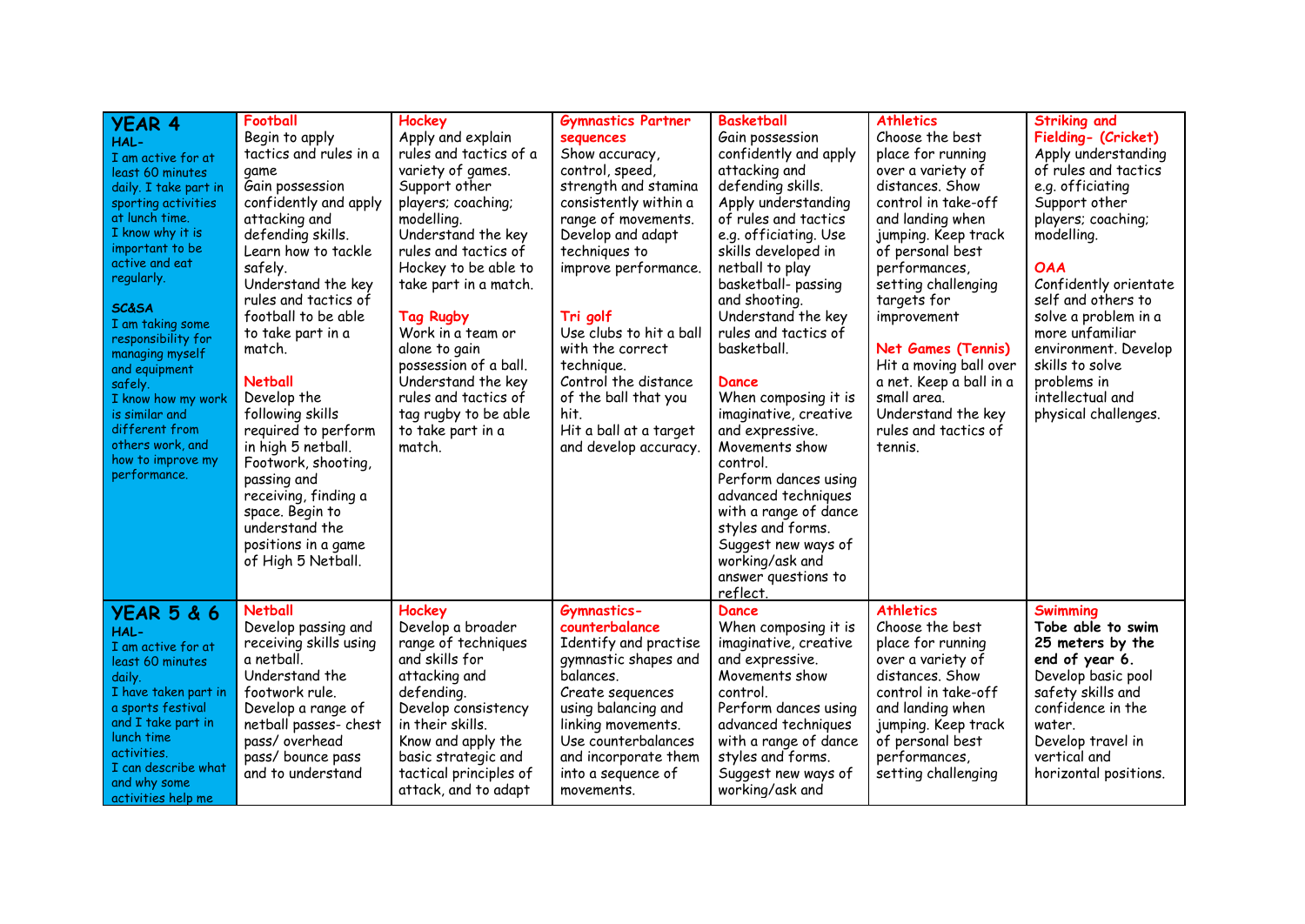| to strengthen my<br>bones and muscles.<br><b>SC&amp;SA</b><br>I can follow the<br>rules of fair play<br>showing respect for<br>others<br>I can set myself<br>relevant personal<br>targets.<br>I am able to take<br>more responsibility<br>in leading activities<br>for others. | when to use these in<br>game situations.<br>Shoot correctly.<br>Defend correctly.<br>Recognise which<br>positions are<br>attacking and<br>defending.<br>Understand the<br>rules of Netball.<br>Consolidate skills<br>learnt previously and<br>develop further<br>confidence.<br>Football<br>Begin to apply<br>tactics and rules in a<br>game Gain possession<br>confidently and apply<br>attacking and<br>defending skills.<br>Learn how to tackle<br>safely. Understand<br>the key rules and<br>tactics of football to<br>be able to take part<br>in a match. | them to different<br>situations.<br>Choose and apply<br>skills more<br>consistently in all<br>activities.<br>Know and understand<br>the basic principles of<br>warming up, and<br>understand why it is<br>important for a<br>good-quality<br>performance.<br>Tag rugby<br>Work in a team or<br>alone to gain<br>possession of a ball.<br>Understand the key<br>rules and tactics of<br>tag rugby to be able<br>to take part in a<br>match. Consolidate<br>the year 4 skills and<br>develop further<br>confidence. | Perform and analyse<br>own and others<br>performances.<br>Fit to learn-fitness<br>games/ circuits<br>Know the importance<br>of fitness and what<br>the impacts are on<br>our body and mental<br>health.<br>Know the reason why<br>we warm up before<br>exercise.<br>Suggest ideas for<br>warm ups before<br>exercise.<br>Lead a warm up/<br>exercise including<br>stretches.<br>Take part in high<br>intensity activity<br>(circuit training) | answer questions to<br>reflect.<br>Create a dance<br>individually and within<br>a group.<br>Fencing<br>Play a competitive<br>fencing bout using<br>the following skills:<br>on quard position, a<br>lunge, a riposte and<br>counter riposte. Use<br>some attacking and<br>defending tactics in a<br>competitive<br>environment.<br>Tri golf<br>Use clubs to hit a ball<br>with the correct<br>technique.<br>Control the distance<br>of the ball that you<br>hit.<br>Hit a ball at a target<br>and develop accuracy | targets for<br>improvement.<br>Analyse own and<br>others performance<br>and offer advice to<br>improve.<br>Use these skills in<br>competition.<br><b>Striking and Fielding</b><br>(Cricket)<br>Develop skills in<br>batting and fielding.<br>Throw and catch<br>under pressure.<br>Choose fielding<br>techniques.<br>Learn batting control.<br>Learn the role of<br>back stop.<br>Develop bowling<br>skills. | Develop push glides<br>on front and back<br>without any support<br>aids.<br>Show breath control.<br>Introduction to<br>deeper water.<br>Tread water.<br><b>Net Games (Tennis)</b><br>Use the correct grip<br>of the racket and<br>understand how to<br>get into the ready<br>position.<br>Understand how to<br>serve.<br>Understand how to<br>use a range of shots<br>(drop shot/ clear/<br>short)<br>Understand the rules<br>and scoring system. |
|--------------------------------------------------------------------------------------------------------------------------------------------------------------------------------------------------------------------------------------------------------------------------------|----------------------------------------------------------------------------------------------------------------------------------------------------------------------------------------------------------------------------------------------------------------------------------------------------------------------------------------------------------------------------------------------------------------------------------------------------------------------------------------------------------------------------------------------------------------|-------------------------------------------------------------------------------------------------------------------------------------------------------------------------------------------------------------------------------------------------------------------------------------------------------------------------------------------------------------------------------------------------------------------------------------------------------------------------------------------------------------------|-----------------------------------------------------------------------------------------------------------------------------------------------------------------------------------------------------------------------------------------------------------------------------------------------------------------------------------------------------------------------------------------------------------------------------------------------|--------------------------------------------------------------------------------------------------------------------------------------------------------------------------------------------------------------------------------------------------------------------------------------------------------------------------------------------------------------------------------------------------------------------------------------------------------------------------------------------------------------------|--------------------------------------------------------------------------------------------------------------------------------------------------------------------------------------------------------------------------------------------------------------------------------------------------------------------------------------------------------------------------------------------------------------|---------------------------------------------------------------------------------------------------------------------------------------------------------------------------------------------------------------------------------------------------------------------------------------------------------------------------------------------------------------------------------------------------------------------------------------------------|
| <b>Clubs</b>                                                                                                                                                                                                                                                                   | Netball<br>Touch Rugby                                                                                                                                                                                                                                                                                                                                                                                                                                                                                                                                         | Netball<br>Touch Rugby<br>Forest School                                                                                                                                                                                                                                                                                                                                                                                                                                                                           | Cross Country<br>Gymnastics<br>Football                                                                                                                                                                                                                                                                                                                                                                                                       | Cross Country<br>Gymnastics<br>Football                                                                                                                                                                                                                                                                                                                                                                                                                                                                            | Cross Country<br>Junior ten tors<br>Tennis and ball games<br>Wake and shake                                                                                                                                                                                                                                                                                                                                  | Cross Country<br>Junior ten tors<br>Tennis and ball games<br>Wake and shake                                                                                                                                                                                                                                                                                                                                                                       |
| Festivals/<br><b>Competitions</b>                                                                                                                                                                                                                                              | Years 3& 4, 5 & 6<br>Football Festival and<br>Competition<br>Years 5 &6<br>Multi-sport Festival<br>Years 5+6 touch<br>Rugby competition.                                                                                                                                                                                                                                                                                                                                                                                                                       | Primary Swimming<br>Gala<br><b>Basketball Festival</b><br>Multi Skills Year 3+4                                                                                                                                                                                                                                                                                                                                                                                                                                   | Years 4 & 5<br><b>Badminton Skills</b><br>Festival<br>Sports Hall Athletics<br>Tag Rugby                                                                                                                                                                                                                                                                                                                                                      | High 5 Netball<br>Festival and<br>Competition YR 5+6<br>YR 3+4 dance<br>Badminton year 4+5<br>Tag Rugby Festival<br>Gymnastics year 5+6                                                                                                                                                                                                                                                                                                                                                                            | Multi Skills<br>Competition Year 1<br>and Year 2<br>Years 5 & 6<br>Athletics<br>Competition<br>KS1 and Years 3 & 4<br>Tennis Multi skills<br>Competition                                                                                                                                                                                                                                                     | Years 3 & 4<br>Multi Sports Summer<br>Festival<br>KS1 and 2<br>Wake and Shake<br>Competition<br>Sports Day                                                                                                                                                                                                                                                                                                                                        |